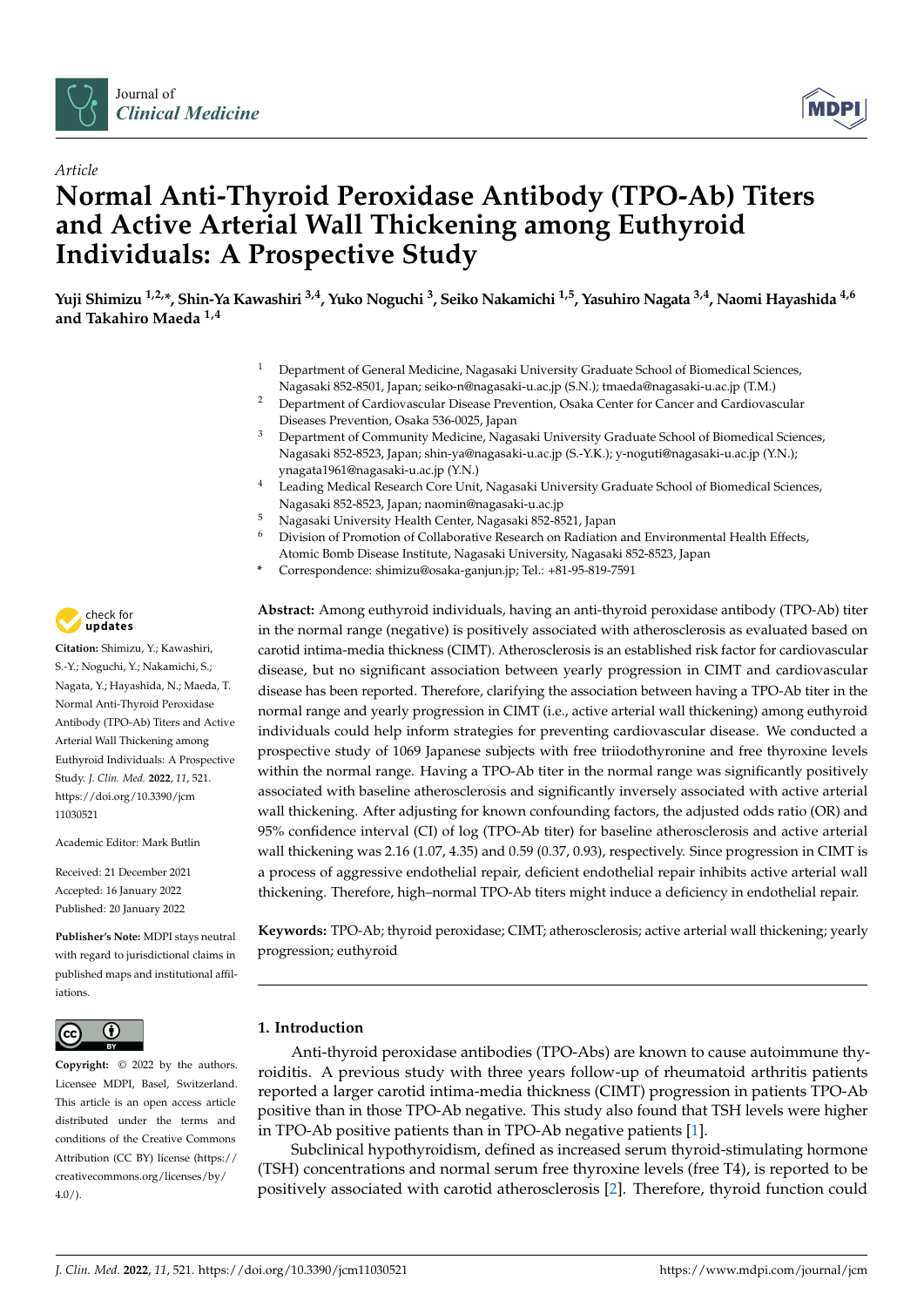influence the association between TPO-Ab and the progression of atherosclerosis evaluated by CIMT. However, our previous cross-sectional study found a significant positive association between normal TPO-Ab titers (negative) and carotid atherosclerosis (CIMT  $\geq$  1.1 mm) among euthyroid individuals, defined as having free triiodothyronine (free T3), free T4, and TSH levels with the normal range [\[3\]](#page-7-2). Therefore, independent of thyroid function, high–normal TPO-Ab titers might lead to the development of carotid atherosclerosis.

Atherosclerosis based on CIMT (mm) is an established risk factor for cardiovascular disease [\[4](#page-7-3)[–6\]](#page-7-4). However, a previous study of 36,984 participants reported no significant associations between yearly CIMT progression (mm/year) and cardiovascular events [\[7\]](#page-7-5). Active arterial wall thickening (CIMT  $\geq$  0.01 mm/year), which indicates the status of yearly progression of CIMT, is inversely associated with baseline atherosclerosis (CIMT  $\geq 1.1$  mm), possibly due to the consumption of hematopoietic stem cells (CD34-positive cells) [\[8\]](#page-7-6). CD34-positive cells are known contributors to atherosclerosis; they have been reported to differentiate into macrophages and foam cells [\[9\]](#page-7-7).

Since CIMT progression involves the process of endothelial repair, participants with baseline atherosclerosis might have lower endothelial repair activity, resulting in a lower chance of having active arterial wall thickening. Thus, we hypothesized that having a TPO-Ab titer in the normal range is positively associated with baseline atherosclerosis and inversely associated with active arterial wall thickening among euthyroid individuals.

To evaluate this hypothesis, we conducted a prospective study with three years of follow-up  $(2.8 \pm 0.5)$  of 1069 Japanese individuals aged 40–74 years who participated in an annual health examination in 2014 and had free T3 and free T4 levels in the normal range and negative TPO-Ab titers.

#### **2. Materials and Methods**

## *2.1. Study Population*

Figure 1 shows the demographics of the study population. The methods related to thyroid function in the present risk survey have been described elsewhere [\[3\]](#page-7-2). The study population comprised 1883 Japanese individuals between the ages of 40 and 74 years from Saza town in western Japan who underwent an annual medical examination in 2014.

<span id="page-1-0"></span>

**Figure 1.** Demographics of study population.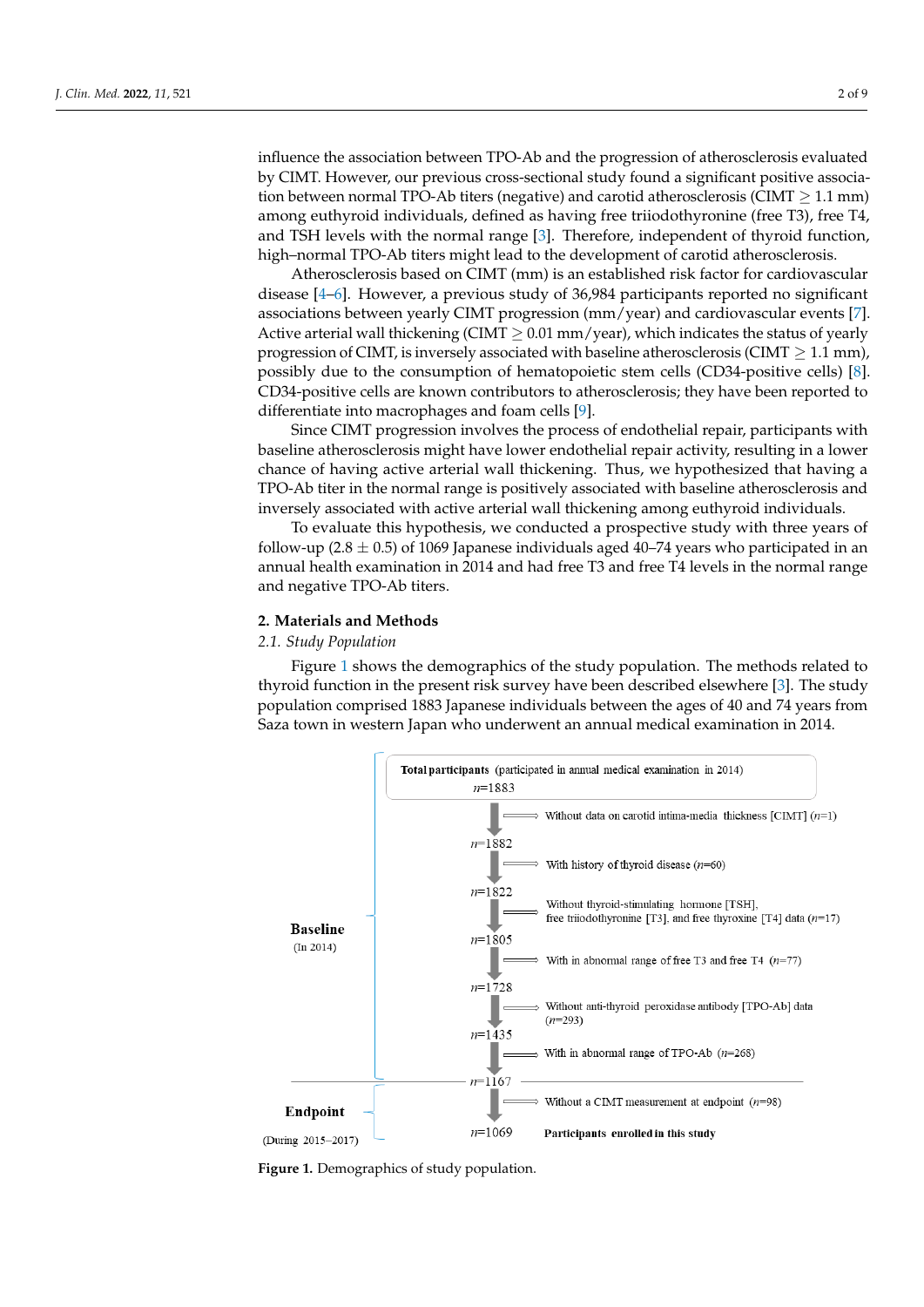One patient without CIMT data (*n* = 1) was excluded from the present study. To avoid the influence of thyroid disease, participants with a history of thyroid disease  $(n = 60)$ ; participants without thyroid function data on TSH, free T3, and free T4 (*n* = 17); and participants with abnormal free T3 (normal range: 2.1–4.1 pg/mL) and free T4 (normal range:  $1.0-1.7$  ng/dL) levels were excluded ( $n = 77$ ). In addition, participants without TPO-Ab data (*n* = 293) or abnormal TPO-Ab titers (normal range: <16 IU/mL) (*n* = 268) were excluded.

Participants who did not undergo an annual medical examination during the followup period, 2015–2017 (*n* = 98) were also excluded. A total of 1069 participants with a mean age of 61.0 years (standard deviation (SD): 8.8 years; range 40–74 years) were included in the study. The follow-up period of this study was  $2.8 \pm 0.5$  years.

Informed consent was obtained from all study participants. This study was approved by the ethics committee of the Nagasaki University Graduate School of Biomedical Sciences (project registration number 14051404). All procedures involving human participants in this study were performed in accordance with the ethical standards of the institutional research committee and the 1964 Helsinki Declaration and its later amendments for comparable ethical standards.

## *2.2. Data Collection and Laboratory Measurement*

Trained interviewers obtained information on clinical characteristics (history of thyroid disease). A fasting blood sample was collected. TSH, free T3, and free T4 levels were measured with chemiluminescent immunoassays at the LSI Medience Corporation (Tokyo, Japan). The normal range for free T3  $(2.1-4.1 \text{ pg/mL})$ , free T4  $(1.0-1.7 \text{ ng/dL})$ , and TSH (0.39–4.01 µIU/mL) based on this method were described elsewhere [\[10\]](#page-7-8). TPO-Ab titers were measured using standard procedures (electro chemiluminescence immunoassay) at the LSI Medience Corporation; the normal range (negative) was <16 IU/mL [\[10\]](#page-7-8).

An experienced vascular examiner evaluated CIMT of both common carotid arteries using ultrasound inspection equipment: LOGIQ Book XP with a 10-MHz transducer (GE Healthcare, Milwaukee, WI, USA). Maximum values of CIMT in the common carotid arteries were calculated using semi-automated digital edge-detection software (Intimascope; MediaCross, Tokyo, Japan) with a previously described protocol [\[11\]](#page-7-9). Semi-automatically, this software recognized the edges of the internal and external membranes of the artery and determined the distance at a sub-pixel level (estimated to be 0.01 mm) [\[12\]](#page-7-10). We defined active arterial wall thickening as a CIMT increase of  $\geq 0.01$  mm/year, as in our previous study [\[8\]](#page-7-6). Furthermore, baseline atherosclerosis was diagnosed as CIMT  $\geq 1.1$  mm because a normal CIMT value was reported as <1.1 mm in a previous study [\[13\]](#page-7-11). The respective intra-observer variations for CIMT, which were assessed by two examiners, were simple correlation coefficients (r) = 0.91 ( $p < 0.01$ ) and  $r = 0.89$  ( $p < 0.001$ ), and the inter-observer variation was  $r = 0.76$  ( $p < 0.001$ ).

#### *2.3. Statistical Analysis*

Characteristics of the study population were expressed as means  $\pm$  SD except for gender and TSH. Gender was expressed as a percentage. Since the distribution of TSH was skewed, values were expressed as medians (interquartile range). Differences among various variables by sex-specific TPO-Ab tertile in the normal range (negative) were evaluated. Significant differences were evaluated using Student's *t*-test for continuous variables and the  $\chi^2$  test for categorical variables.

Logistic regression was used to calculate odds ratios (ORs) and 95% confidence intervals (CIs) to determine associations between baseline atherosclerosis and active arterial wall thickening, TPO-Ab titers in the normal range (negative) and baseline atherosclerosis, and TPO-Ab titers in the normal range (negative) and active arterial wall thickening.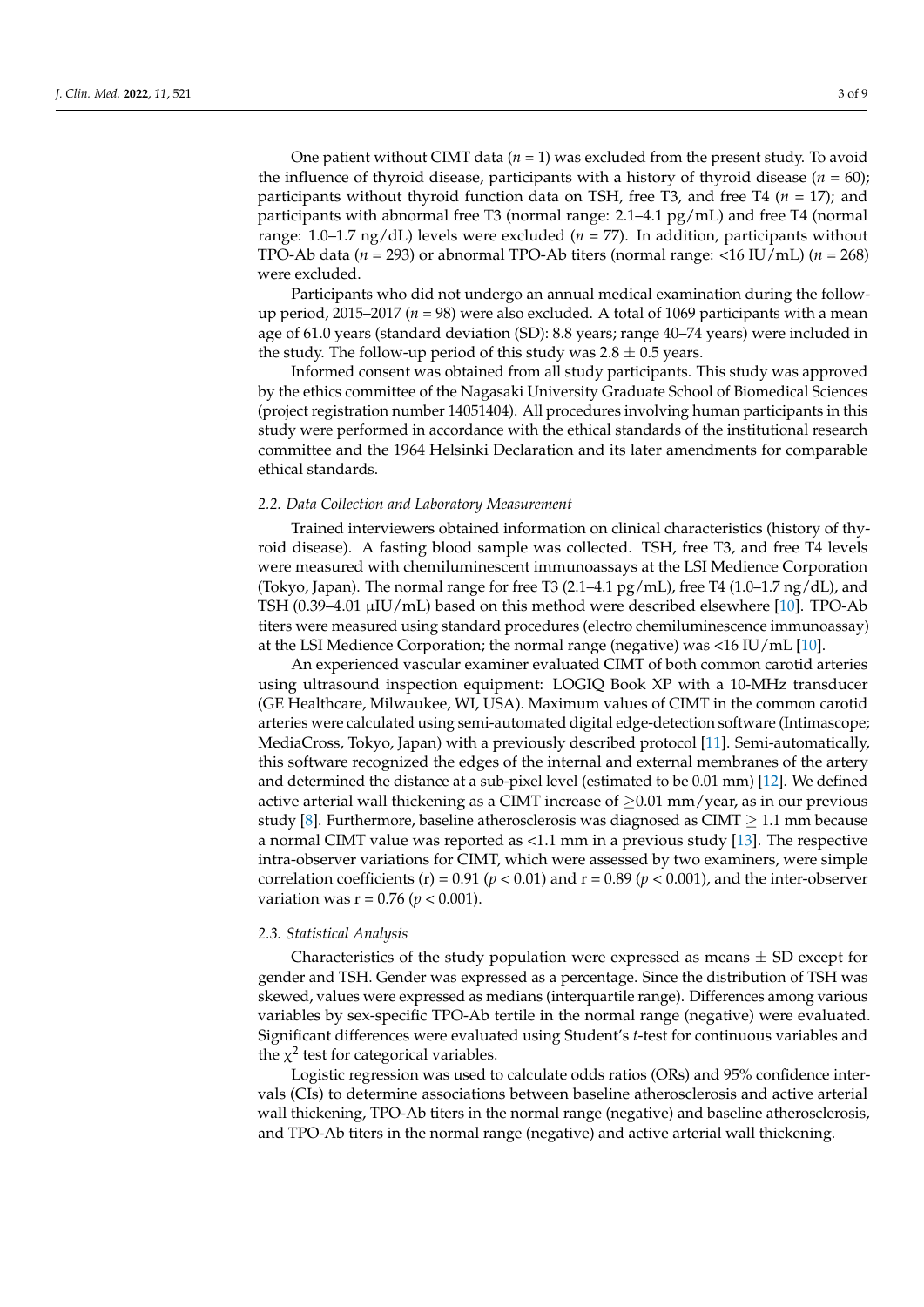In the analysis of the association between baseline atherosclerosis and active arterial wall thickening and the association between TPO-Ab titers in the normal range (negative) and baseline atherosclerosis, two models were used. Model 1 only adjusted for age and sex. Model 2 included variables in Model 1 plus potential confounding factors directly associated with thyroid function, namely, levels of TSH ( $\mu$ IU/mL) and free T3 (pg/mL).

In the analysis of the association between TPO-Ab titers in the normal range (negative) and active arterial wall thickening, three models were used. Model 1 only adjusted for age and sex. Model 2 included variables in Model 1 and levels of TSH (µIU/mL) and free T3 (pg/mL). Model 3 included variables in Model 2 plus baseline CIMT (mm). We performed a sex-specific analysis as a sensitivity analysis.

The goodness of fit of all logistic regression models in the present study was assessed using the Hosmer–Lemeshow test. All statistical analyses were performed with SAS for Windows (version 9.4: SAS Inc., Cary, NC, USA). Values of *p* < 0.05 were regarded as statistically significant.

#### **3. Results**

Among the present study population (*n* = 1069), 107 (10.0%) participants were diagnosed as having atherosclerosis at baseline, and 433 (40.5%) were found to have active arterial wall thickening during follow-up.

## *3.1. Characteristics of the Study Population*

Characteristics of the study population by TPO-Ab tertile in the normal range (negative) are shown in Table [1.](#page-3-0) Having a normal TPO-Ab titer tertile was significantly positively associated with baseline CIMT but not with thyroid function (free T3, free T4, and TSH).

<span id="page-3-0"></span>**Table 1.** Characteristics of study population by anti-thyroid peroxidase antibody (TPO-Ab) titer levels in the normal range (negative).

|                                                 | TPO-Ab Tertile in the Normal Range (Negative) |                                      |                                      |                |  |
|-------------------------------------------------|-----------------------------------------------|--------------------------------------|--------------------------------------|----------------|--|
|                                                 | Low-Normal $(n = 329)$                        | Medium $(n = 421)$                   | High-Normal $(n = 319)$              | p              |  |
| Male, %                                         | 49.5<br>25.2                                  |                                      | 42.3                                 | < 0.001        |  |
| Age, years                                      | $61.3 \pm 8.7$                                | $60.7 \pm 9.0$                       | $61.2 \pm 8.8$                       | 0.585          |  |
| TSH, $(0.39-4.01)$ µIU/mL                       | 1.58<br>$(1.10, 2.33)$ <sup>*1</sup>          | 1.53<br>$(1.09, 2.20)$ <sup>*1</sup> | 1.52<br>$(1.09, 2.16)$ <sup>*1</sup> | $0.808*^2$     |  |
| Free T3, $(2.1-4.1)$ pg/mL                      | $3.2 \pm 0.3$                                 | $3.1 \pm 0.3$                        | $3.2 \pm 0.3$                        | 0.014          |  |
| Free T4, $(1.0-1.7)$ ng/dL<br>Baseline CIMT, mm | $1.3 \pm 0.2$<br>$0.87 \pm 0.30$              | $1.2 \pm 0.2$<br>$0.89 \pm 0.60$     | $1.2 \pm 0.2$<br>$1.14 \pm 2.48$     | 0.135<br>0.027 |  |

TSH, thyroid-stimulating hormone; free T3, free triiodothyronine; free T4, free thyroxine; CIMT, carotid intimamedia thickness; TPO-Ab, anti-thyroid peroxidase antibody. Values are means ± standard deviation unless otherwise stated. <sup>\*1</sup>: Values are medians (interquartile range). <sup>\*2</sup>: Logarithmic transformation was performed. The normal range is given in parentheses.

#### *3.2. Association between Baseline Atherosclerosis and Active Arterial Wall Thickening*

Table [2](#page-4-0) shows the ORs and 95% CIs of baseline atherosclerosis for active arterial wall thickening. Baseline atherosclerosis is significantly inversely associated with active arterial wall thickening. This association was unchanged even after adjusting for thyroid function.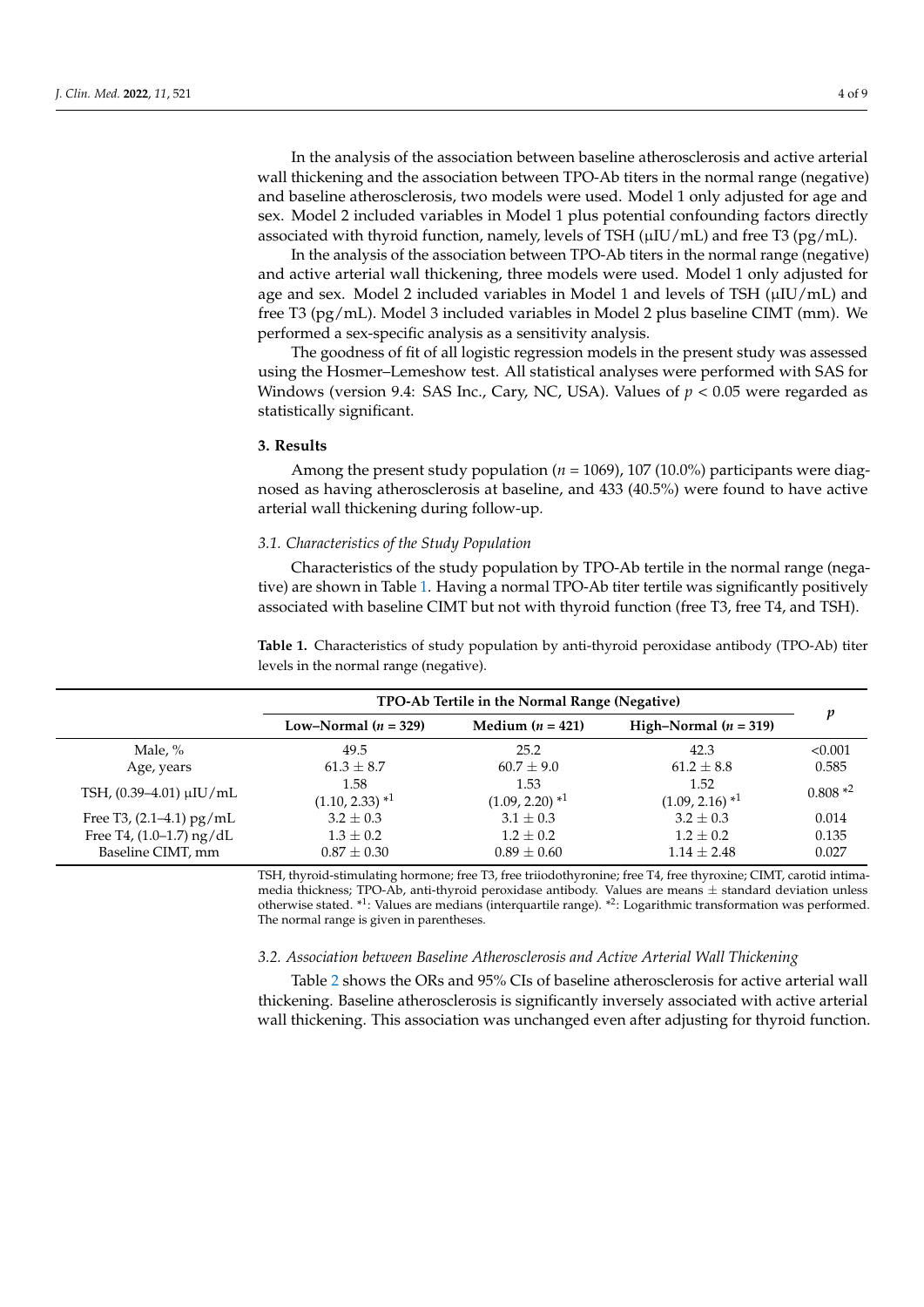|                      | <b>Baseline Atherosclerosis</b> |                     |         |                          |  |
|----------------------|---------------------------------|---------------------|---------|--------------------------|--|
|                      | Absent $(n = 962)$              | Present $(n = 107)$ | p       | p (Goodness-of-Fit Test) |  |
| No. of cases $(\% )$ | 420 (43.7)                      | 13(12.1)            |         |                          |  |
| Model 1              | Ref                             | 0.16(0.09, 0.29)    | < 0.001 | 0.601                    |  |
| Model 2              | Ref                             | 0.16(0.09, 0.29)    | < 0.001 | 0.265                    |  |

<span id="page-4-0"></span>**Table 2.** Odds ratios (ORs) and 95% confidence intervals (CIs) for active arterial wall thickening by baseline atherosclerosis status.

Ref, referent. Model 1 adjusted for age and sex. Model 2 adjusted for age, sex, and levels of free triiodothyronine (free T3) and thyroid-stimulating hormone (TSH).

## *3.3. Association between TPO-Ab Titers in the Normal Range (Negative) and the Outcomes of Baseline Atherosclerosis and Active Arterial Wall Thickening*

Table [3](#page-4-1) shows the associations between TPO-Ab titers in the normal range (negative) and baseline atherosclerosis and between TPO-Ab titers in the normal range (negative) and active arterial wall thickening. Having a TPO-Ab titer in the normal range was significantly positively associated with baseline atherosclerosis. Having a TPO-Ab titer in the normal range was significantly inversely associated with active arterial wall thickening.

<span id="page-4-1"></span>**Table 3.** Odds ratios (ORs) and 95% confidence intervals (CIs) of anti-thyroid peroxidase antibody (TPO-Ab) titer in the normal range (negative) for baseline atherosclerosis and active arterial wall thickening.

|                      | TPO-Ab Tertile in the Normal Range (Negative) |                       |                            |                  |                      |                            |
|----------------------|-----------------------------------------------|-----------------------|----------------------------|------------------|----------------------|----------------------------|
|                      | Low-Normal<br>$(n = 329)$                     | Medium<br>$(n = 421)$ | High-Normal<br>$(n = 319)$ | $\boldsymbol{p}$ | Log<br>(TPO-Ab)      | p (Goodness-of-Fit Test) * |
|                      | <b>Baseline atherosclerosis</b>               |                       |                            |                  |                      |                            |
| No. of cases $(\% )$ | 31(9.4)                                       | 34(8.1)               | 42(13.2)                   |                  |                      |                            |
| Model 1              | Ref                                           | 0.98<br>(0.58, 1.66)  | 1.52<br>(0.92, 2.51)       | 0.091            | 2.17<br>(1.08, 4.37) | 0.729                      |
| Model 2              | Ref                                           | 0.98<br>(0.58, 1.66)  | 1.52<br>(0.92, 2.50)       | 0.095            | 2.16<br>(1.07, 4.35) | 0.222                      |
|                      | Active arterial wall thickening               |                       |                            |                  |                      |                            |
| No. of cases $(\% )$ | 153 (46.5)                                    | 167(39.7)             | 113(35.4)                  |                  |                      |                            |
| Model 1              | Ref                                           | 0.78<br>(0.58, 1.05)  | 0.64<br>(0.46, 0.87)       | 0.005            | 0.51<br>(0.33, 0.78) | 0.093                      |
| Model 2              | Ref                                           | 0.77<br>(0.57, 1.04)  | 0.63<br>(0.46, 0.86)       | 0.004            | 0.50<br>(0.33, 0.77) | 0.421                      |
| Model 3              | Ref                                           | 0.75<br>(0.55, 1.04)  | 0.70<br>(0.50, 0.97)       | 0.041            | 0.59<br>(0.37, 0.93) | 0.243                      |

Ref, referent. \* Calculated for the association between logarithmic values of anti-thyroid peroxidase antibody (TPO-Ab) titer and outcome. Model 1 adjusted for age and sex. Model 2 adjusted for age, sex, and levels of free triiodothyronine (free T3) and thyroid-stimulating hormone (TSH). Model 3 adjusted for variables in Model 2 plus baseline carotid-intima media thickness (CIMT).

Table [4](#page-5-0) shows the association between TPO-Ab titers in the normal range (negative) and baseline atherosclerosis and between TPO-Ab titers in the normal range (negative) and active arterial wall thickening in participants with TSH values within the normal range. We found essentially the same associations. Independent of known confounding factors, having a TPO-Ab titer in the normal range was significantly positively associated with baseline atherosclerosis and inversely associated with active arterial wall thickening.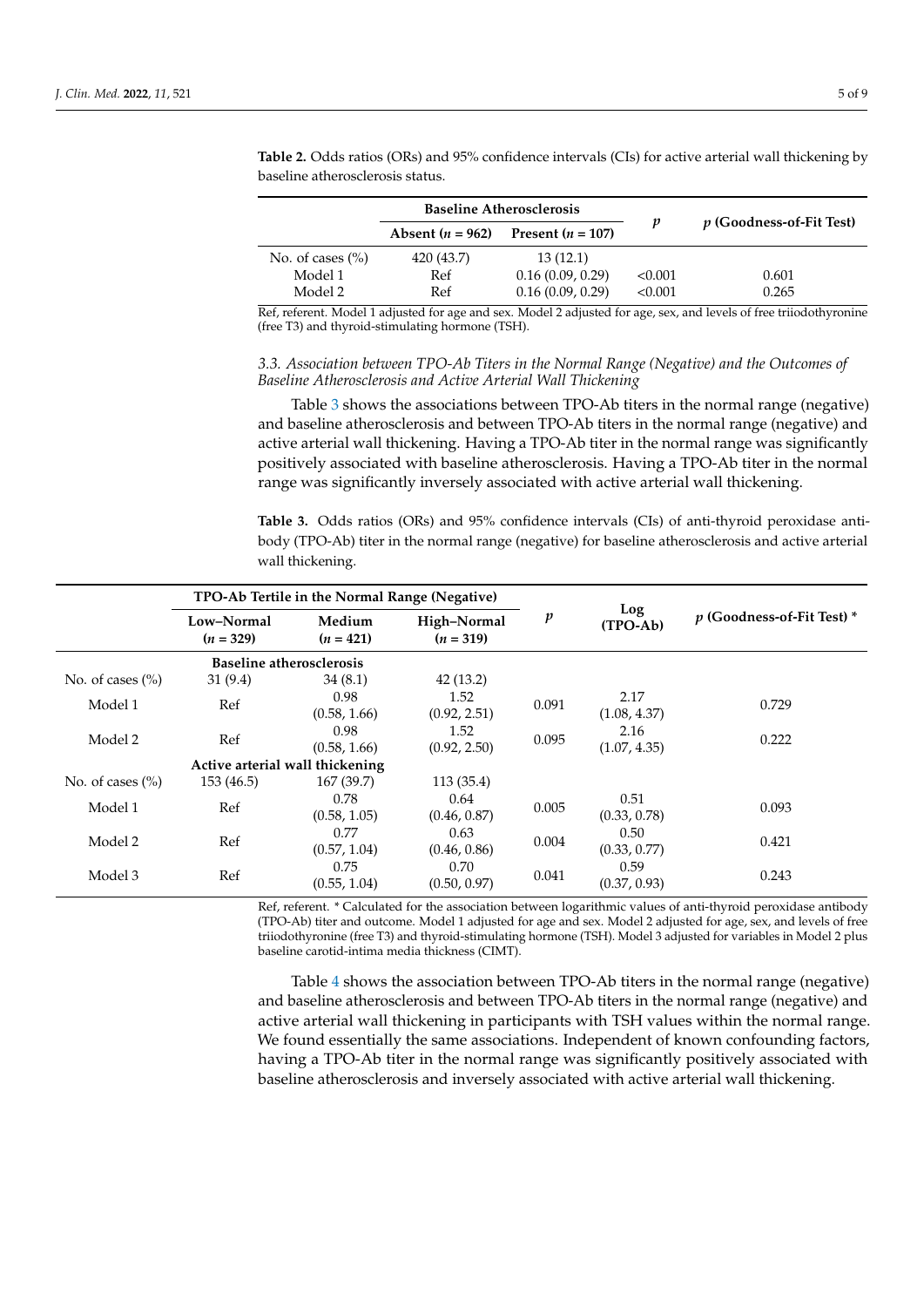|                      | TPO-Ab Tertile in the Normal Range (Negative) |                       |                            |       |                      |                            |
|----------------------|-----------------------------------------------|-----------------------|----------------------------|-------|----------------------|----------------------------|
|                      | Low–Normal<br>$(n = 301)$                     | Medium<br>$(n = 394)$ | High-Normal<br>$(n = 304)$ | p     | Log<br>(TPO-Ab)      | p (Goodness-of-Fit Test) * |
|                      | <b>Baseline atherosclerosis</b>               |                       |                            |       |                      |                            |
| No. of cases $(\% )$ | 26(8.6)                                       | 33(8.4)               | 39(12.8)                   |       |                      |                            |
| Model 1              | Ref                                           | 1.10<br>(0.63, 1.92)  | 1.66<br>(0.98, 2.84)       | 0.055 | 2.58<br>(1.23, 5.40) | 0.617                      |
| Model 2              | Ref                                           | 1.09<br>(0.96, 2.80)  | 1.64<br>(0.96, 2.80)       | 0.063 | 2.54<br>(1.21, 5.34) | 0.425                      |
|                      | Active arterial wall thickening               |                       |                            |       |                      |                            |
| No. of cases $(\% )$ | 144 (47.8)                                    | 155(39.3)             | 111(36.5)                  |       |                      |                            |
| Model 1              | Ref                                           | 0.73<br>(0.53, 0.99)  | 0.63<br>(0.46, 0.88)       | 0.006 | 0.50<br>(0.32, 0.78) | 0.346                      |
| Model 2              | Ref                                           | 0.72<br>(0.53, 0.99)  | 0.63<br>(0.46, 0.88)       | 0.006 | 0.50<br>(0.32, 0.78) | 0.512                      |
| Model 3              | Ref                                           | 0.70<br>(0.51, 0.98)  | 0.70<br>(0.49, 0.99)       | 0.044 | 0.59<br>(0.37, 0.94) | 0.110                      |

<span id="page-5-0"></span>**Table 4.** Odds ratios (ORs) and 95% confidence intervals (CIs) of anti-thyroid peroxidase antibody (TPO-Ab) titer for baseline atherosclerosis and active arterial wall thickening among participants with thyroid-stimulating hormone (TSH) values in the normal range.

Ref, referent. \* Calculated for the association between logarithmic values of anti-thyroid peroxidase antibody (TPO-Ab) titer and outcome. Model 1 adjusted for age and sex. Model 2 adjusted for age, sex, and levels of free triiodothyronine (free T3) and thyroid-stimulating hormone (TSH). Model 3 adjusted for variables in Model 2 plus baseline carotid-intima media thickness (CIMT).

#### *3.4. Sensitivity Analysis*

For a sensitivity analysis, we performed a sex-specific analysis for the association between TPO-Ab titers in the normal range (negative) and baseline atherosclerosis and for the association between TPO-Ab titers in the normal range (negative) and active arterial wall thickening. We found essentially the same associations. Among participants with TSH values within the normal range, the age-adjusted ORs (95% CIs) of logarithmic values of TPO-Ab titers for baseline atherosclerosis and active arterial wall thickening were 3.64 (1.30, 10.18) and 0.57 (0.32, 1.00) for males (*n* = 373) and 1.82 (0.63, 5.21) and 0.40 (0.19, 0.82) for females ( $n = 626$ ), respectively.

#### **4. Discussion**

The main findings of the present study are that having a TPO-Ab titer in the normal range (negative) is positively associated with baseline atherosclerosis but inversely associated with active arterial wall thickening among euthyroid individuals. These findings are consistent with those of our previous cross-sectional study, which found an independent positive association between TPO-Ab titers in the normal range (negative) and atherosclerosis among euthyroid individuals [\[3\]](#page-7-2).

Subclinical hypothyroidism is reported to be positively associated with carotid atherosclerosis [\[2\]](#page-7-1). Thus, a reduction in thyroid function could not explain the present results because similar associations were observed when we limited the analysis to participants with TSH levels within the normal range.

Inflammation is a known cause of endothelial dysfunction, which is related to atherosclerosis [\[14\]](#page-7-12). A previous case–control study of 1402 non-obese euthyroid individuals with autoimmune thyroiditis and 4206 non-obese euthyroid healthy controls found that thyroid function is not associated with inflammatory markers while TPO-Ab titers are positively associated with levels of high-sensitivity C-reactive protein [\[15\]](#page-7-13). Therefore, low-grade inflammation might be underlying the positive association between having a TPO-Ab titer in the normal range and baseline atherosclerosis in our present study.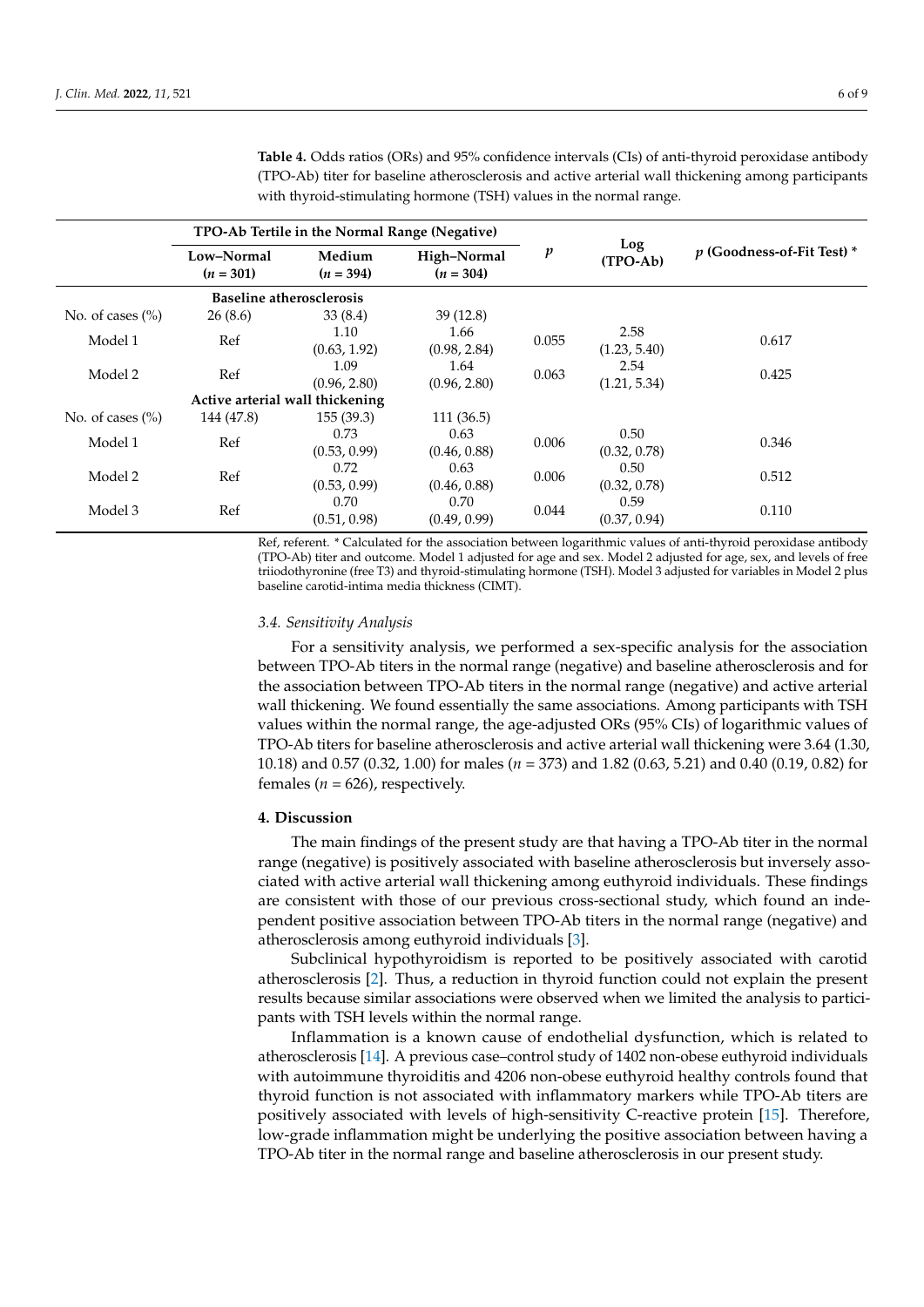However, in the present study, we also found a significant inverse association between TPO-Ab titers in the normal range (negative) and active arterial wall thickening among the euthyroid population.

Our previous prospective study of 363 Japanese males aged 60–69 years followed for two years revealed an inverse association between baseline atherosclerosis (CIMT  $\geq 1.1$  mm) and active arterial wall thickening (CIMT  $\geq$  0.01 mm/year), possibly due to lower levels of CD34-positive cells [\[8\]](#page-7-6). Active arterial wall thickening is a process of aggressive endothelial repair. During aggressive endothelial repair, many CD34-positive cells differentiate into mature (CD34-negative) cells such as macrophages and foam cells [\[9\]](#page-7-7). Progression of atherosclerotic lesions might reduce the number of circulating CD34-positive cells due to consumption. Therefore, participants with baseline atherosclerosis might have fewer CD34-positive cells and less active arterial wall thickening. In the present study, we found a significant inverse association between baseline atherosclerosis and active arterial wall thickening, as found in our previous study [\[8\]](#page-7-6). Participants with low levels of circulating CD34-positive cells might have a higher risk of cardiovascular disease than those with high levels of circulating CD34-positive cells [\[16](#page-8-0)[,17\]](#page-8-1) because low levels of CD34-positive cells indicate a deficiency in endothelial repair. Among patients with a history of atherothrombotic cerebral ischemic events, a strong inverse association between circulating CD34-positive cells and the number of cerebral infarcts was reported. However, this study did not find any correlation between the degrees of atherosclerosis and circulating CD34-positive cells [\[16\]](#page-8-0).

The findings of the present study have many clinical implications. First, among euthyroid individuals, participants with high–normal TPO-Ab titers have a risk of developing atherosclerosis, as evaluated by CIMT. High–normal TPO-Ab titers could be associated with endothelial repair deficiency, which inhibits yearly increases in CIMT. This study also indicates that not having yearly CIMT progression does not always indicate a healthy endothelium.

Potential limitations of the present study warrant consideration. Although endothelial repair deficiency might be underlying the inverse association between having a TPO-Ab titer in the normal range and active arterial wall thickening, we could not evaluate the degree of endothelial deficiency directly. Since fewer circulating CD34-positive cells could indicate endothelial deficiency directly [\[8,](#page-7-6)[18\]](#page-8-2), further studies with data on circulating CD34-positive cell counts are necessary. Low-grade inflammation also might be underlying the present associations, but we could not evaluate inflammation directly.

#### **5. Conclusions**

In conclusion, among euthyroid individuals, having a TPO-Ab titer within the normal range (negative) is positively associated with baseline atherosclerosis but inversely associated with active arterial wall thickening. These findings can help clarify the mechanisms of endothelial maintenance.

**Author Contributions:** Conceptualization, Y.S. and T.M.; methodology, Y.S., S.-Y.K., S.N., Y.N. (Yasuhiro Nagata), N.H. and T.M.; software Y.S., Y.N. (Yuko Noguchi) and T.M.; validation Y.S., Y.N. (Yuko Noguchi), N.H. and T.M.; formal analysis, Y.S. and Y.N. (Yuko Noguchi); investigation, Y.S.; resources, all authors; data curation, all authors; writing original draft preparation, Y.S.; writing review and editing, all authors; visualization, Y.S., Y.N. (Yuko Noguchi), N.H. and T.M.; supervision, N.H. and T.M.; project administration, Y.S.; funding acquisition, T.M. All authors have read and agreed to the published version of the manuscript.

**Funding:** This study was supported by the Japan Society for the Promotion of Science (No. 21H02575). This funder had no role in study design, data collection and analysis, decision to publish, or preparation of the manuscript.

**Institutional Review Board Statement:** This study was approved by the Ethics Committee of Nagasaki University Graduate School of Biomedical Sciences (project registration number 14051404). This manuscript was written based on the STROBE statement to assess the reporting of cohort and cross-sectional studies. All procedures involving human participants in this study were performed in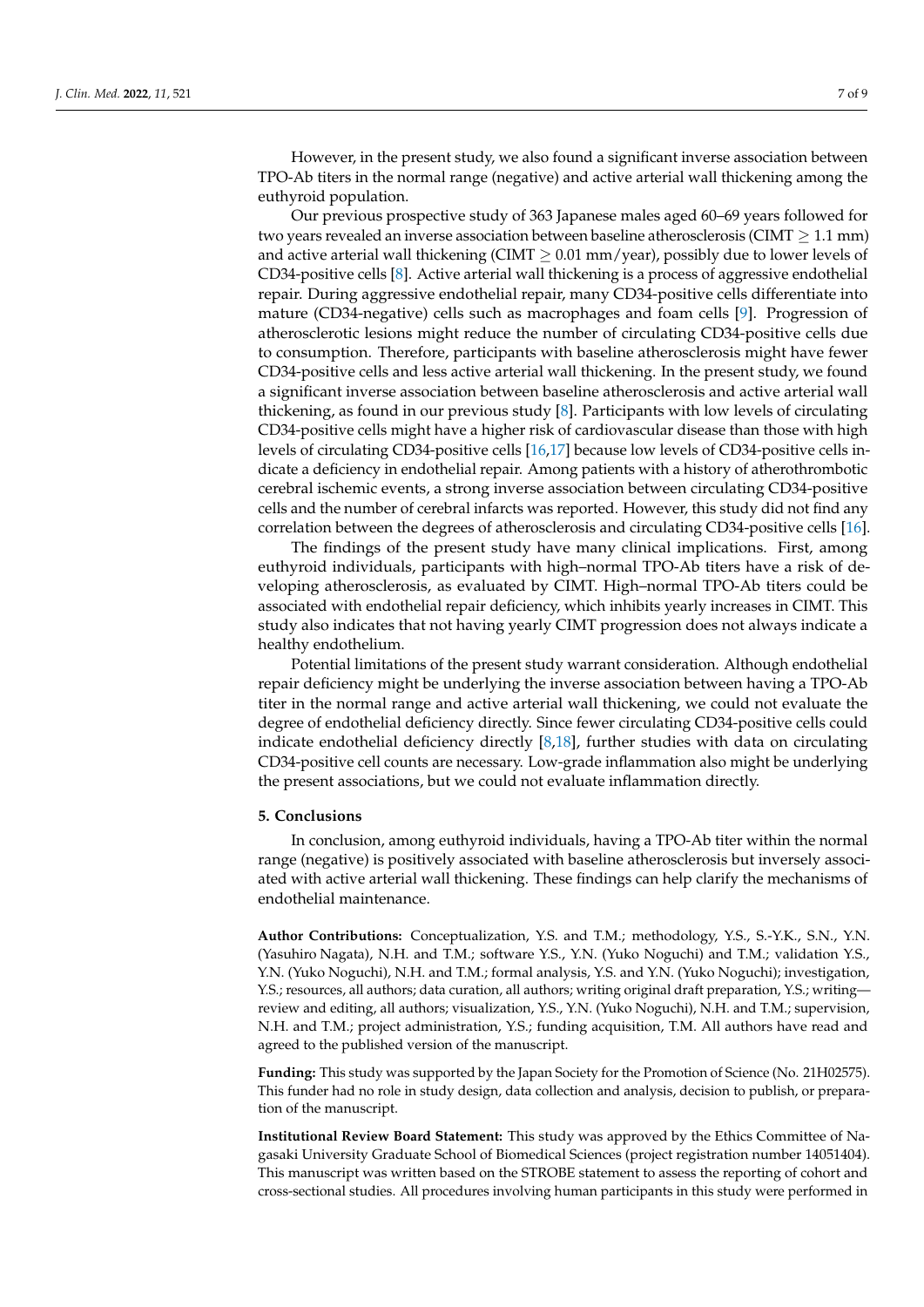accordance with the ethical standards of the institutional research committee and the 1964 Helsinki Declaration and its later amendments for comparable ethical standards.

**Informed Consent Statement:** Written consent forms were used to ensure that participants understood the objectives of the study when obtaining informed consent.

**Data Availability Statement:** We cannot publicly provide individual data due to participant privacy according to the ethical guidelines in Japan. Additionally, the informed consent obtained does not include a provision for publicly sharing data. Qualifying researchers may apply to access a minimal dataset by contacting Prof Naomi Hayashida, Principal Investigator, Division of Promotion of Collaborative Research on Radiation and Environment Health Effects, Atomic Bomb Disease Institute, Nagasaki University, Nagasaki, Japan at naomin@nagasaki-u.ac.jp. Or, please contact the office of data management at ritouken@vc.fctv-net.jp. Information for where data can be requested is also available at <https://www.genken.nagasaki-u.ac.jp/dscr/message/> and [http://www.med.](http://www.med.nagasaki-u.ac.jp/cm/) [nagasaki-u.ac.jp/cm/](http://www.med.nagasaki-u.ac.jp/cm/) (accesed on 20 December 2021).

**Acknowledgments:** We are grateful to the staff from the Saza Town Office for their outstanding support.

**Conflicts of Interest:** The authors declare no conflict of interest.

## **References**

- <span id="page-7-0"></span>1. Raterman, H.G.; Voskuyl, A.E.; Simsek, S.; Schreurs, M.W.; van Hoogstraten, I.M.; Peters, M.J.; van Halm, V.P.; Dijkmans, B.A.; Lips, P.; Lems, W.F.; et al. Increased progression of carotid intima media thickness in thyroid peroxidase antibodies-positive rheumatoid arthritis patients. *Eur. J. Endocrinol.* **2013**, *169*, 751–757. [\[CrossRef\]](http://doi.org/10.1530/EJE-13-0394) [\[PubMed\]](http://www.ncbi.nlm.nih.gov/pubmed/24005313)
- <span id="page-7-1"></span>2. Valentina, V.N.; Marijan, B.; Chedo, D.; Branka, K. Subclinical hypothyroidism and risk to carotid atherosclerosis. *Arq. Bras. Endocrinol. Metabol.* **2011**, *55*, 475–480. [\[CrossRef\]](http://doi.org/10.1590/S0004-27302011000700007) [\[PubMed\]](http://www.ncbi.nlm.nih.gov/pubmed/22147096)
- <span id="page-7-2"></span>3. Shimizu, Y.; Kawashiri, S.Y.; Noguchi, Y.; Nagata, Y.; Maeda, T.; Hayashida, N. Normal range of anti–thyroid peroxidase antibody (TPO-Ab) and atherosclerosis among eu-thyroid population: A cross-sectional study. *Medicine* **2020**, *99*, e22214. [\[CrossRef\]](http://doi.org/10.1097/MD.0000000000022214) [\[PubMed\]](http://www.ncbi.nlm.nih.gov/pubmed/32957357)
- <span id="page-7-3"></span>4. Suzuki, T.; Wang, W.; Wilsdon, A.; Butler, K.R.; Adabag, S.; Griswold, M.E.; Nambi, V.; Rosamond, W.; Sotoodehnia, N.; Mosley, T.H. Carotid intima-media thickness and the risk of sudden cardiac death: The ARIC Study and the CHS. *J. Am. Heart Assoc.* **2020**, *9*, e016981. [\[CrossRef\]](http://doi.org/10.1161/JAHA.120.016981) [\[PubMed\]](http://www.ncbi.nlm.nih.gov/pubmed/32975158)
- 5. Tu, S.T.; Wang, I.W.; Lin, H.F.; Liao, Y.C.; Lin, R.T.; Liu, C.S.; Juo, S.H. Carotid intima-media thickness and stiffness are independent risk factors for atherosclerotic diseases. *J. Investig. Med.* **2010**, *58*, 786–790. [\[CrossRef\]](http://doi.org/10.2310/JIM.0b013e3181e8019d) [\[PubMed\]](http://www.ncbi.nlm.nih.gov/pubmed/20571440)
- <span id="page-7-4"></span>6. Polak, J.F.; Pencina, M.J.; O'Leary, D.H.; D'Agostino, R.B. Common carotid artery intima-media thickness progression as a predictor of stroke in multi-ethnic study of atherosclerosis. *Stroke* **2011**, *42*, 3017–3021. [\[CrossRef\]](http://doi.org/10.1161/STROKEAHA.111.625186) [\[PubMed\]](http://www.ncbi.nlm.nih.gov/pubmed/21885840)
- <span id="page-7-5"></span>7. Lorenz, M.W.; Polak, J.F.; Kavousi, M.; Mathiesen, E.B.; Völzke, H.; Tuomainen, T.P.; Sander, D.; Plichart, M.; Catapano, A.L.; Robertson, C.M.; et al. Carotid intima-media thickness progression to predict cardiovascular events in the general population (the PROG-IMT collaborative project): A meta-analysis of individual participant data. *Lancet* **2012**, *379*, 2053–2062. [\[CrossRef\]](http://doi.org/10.1016/S0140-6736(12)60441-3)
- <span id="page-7-6"></span>8. Shimizu, Y.; Kawashiri, S.Y.; Kiyoura, K.; Koyamatsu, J.; Fukui, S.; Tamai, M.; Nobusue, K.; Yamanashi, H.; Nagata, Y.; Maeda, T. Circulating CD34+ cells and active arterial wall thickening among elderly men: A prospective study. *Sci. Rep.* **2020**, *10*, 4656. [\[CrossRef\]](http://doi.org/10.1038/s41598-020-61475-4) [\[PubMed\]](http://www.ncbi.nlm.nih.gov/pubmed/32170211)
- <span id="page-7-7"></span>9. Stellos, K.; Seizer, P.; Bigalke, B.; Daub, K.; Geisler, T.; Gawaz, M. Platelet aggregates-induced human CD34+progenitor cell proliferation and differentiation to macrophages and foam cells is mediated by stromal cell derived factor 1 in vitro. *Semin. Thromb. Hemost.* **2010**, *36*, 139–145. [\[CrossRef\]](http://doi.org/10.1055/s-0030-1251497) [\[PubMed\]](http://www.ncbi.nlm.nih.gov/pubmed/20414828)
- <span id="page-7-8"></span>10. LSI Medience Corporation Information. Rinsyokensa Jugyo. 2017. Available online: [http://www.medience.co.jp/information/](http://www.medience.co.jp/information/02.html) [02.html](http://www.medience.co.jp/information/02.html) (accessed on 23 November 2021).
- <span id="page-7-9"></span>11. Hara, T.; Takamura, N.; Akashi, S.; Nakazato, M.; Maeda, T.; Wada, M.; Nakashima, K.; Abe, Y.; Kusano, Y.; Aoyagi, K. Evaluation of clinical markers of atherosclerosis in young and elderly Japanese adults. *Clin. Chem. Lab. Med.* **2006**, *44*, 824–829. [\[CrossRef\]](http://doi.org/10.1515/CCLM.2006.149) [\[PubMed\]](http://www.ncbi.nlm.nih.gov/pubmed/16776627)
- <span id="page-7-10"></span>12. Yanase, T.; Nasu, S.; Mukuta, Y.; Shimizu, Y.; Nishihara, T.; Okabe, T.; Nomura, M.; Inoguchi, T.; Nawata, H. Evaluation of a new carotid intima-media thickness measurement by B-mode ultrasonography using an innovative measurement software, intimascope. *Am. J. Hypertens.* **2006**, *19*, 1206–1212. [\[CrossRef\]](http://doi.org/10.1016/j.amjhyper.2006.05.010) [\[PubMed\]](http://www.ncbi.nlm.nih.gov/pubmed/17161764)
- <span id="page-7-11"></span>13. Kawamori, R.; Yamasaki, Y.; Matsushima, H.; Nishizawa, H.; Nao, K.; Hougaku, H.; Maeda, H.; Handa, N.; Matsumoto, M.; Kamada, T. Prevalence of carotid atherosclerosis in diabetic patients ultrasound high-resolution B-mode imaging on carotid arteries. *Diabetes Care* **1992**, *15*, 1290–1294. [\[CrossRef\]](http://doi.org/10.2337/diacare.15.10.1290)
- <span id="page-7-12"></span>14. Gisterå, A.; Hansson, G.K. The immunology of atherosclerosis. *Nat. Rev. Nephrol.* **2017**, *13*, 368–380. [\[CrossRef\]](http://doi.org/10.1038/nrneph.2017.51) [\[PubMed\]](http://www.ncbi.nlm.nih.gov/pubmed/28392564)
- <span id="page-7-13"></span>15. Liu, J.; Duan, Y.; Fu, J.; Wang, G. Association between thyroid hormones, thyroid antibodies, and cardiometabolic factors in non-obese individuals with normal thyroid function. *Front. Endocrinol.* **2018**, *9*, 130. [\[CrossRef\]](http://doi.org/10.3389/fendo.2018.00130) [\[PubMed\]](http://www.ncbi.nlm.nih.gov/pubmed/29674996)